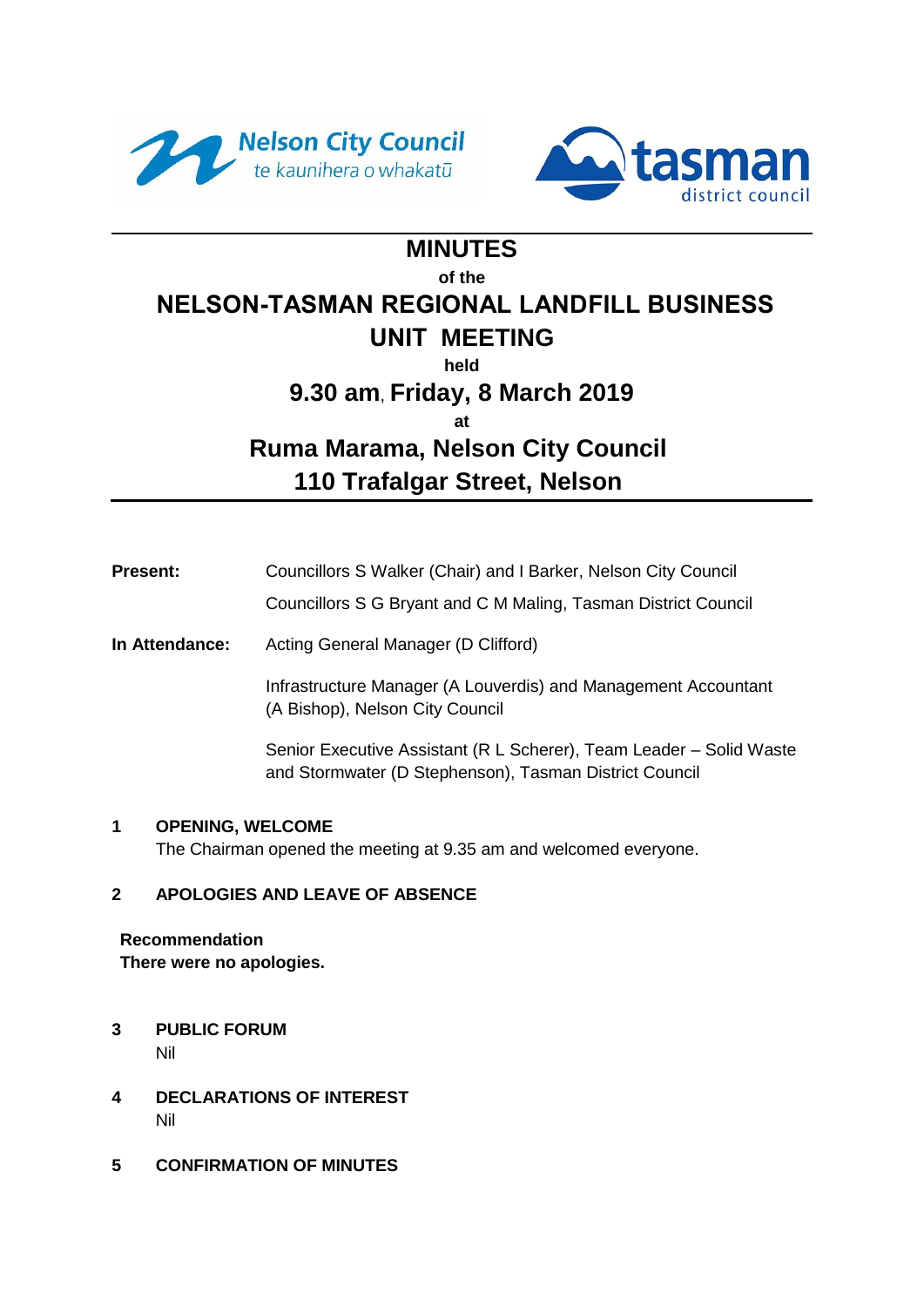**Moved Cr Maling/Cr Bryant RLBU19-03-01**

**That the minutes of the Nelson-Tasman Regional Landfill Business Unit meeting held on Friday, 7 December 2018, be confirmed as a true and correct record of the meeting.**

#### **CARRIED**

#### **6 PRESENTATIONS**

Nil

### **7 REPORTS**

#### **7.1 General Manager's Update**

Acting General Manager, Don Clifford spoke to the report contained in the agenda which was taken as read.

Mr Clifford noted that more waste volumes than projected had been received at the York Valley Landfill which was associated with higher costs to operate the facility. He also noted that with increased volumes of waste, the Emissions Trading Scheme (ETS) and waste levy costs also increase.

Mr Clifford spoke about the significant costs for after-care provision that had not been considered when the business unit budgets were set.

Management Accountant, Andrew Bishop noted that the ETS from 1 January 2019 is 1:1 liability on emissions; this was previously 2:1. This has meant an increase in costs for ETS of 15% resulting in a net loss of \$70,000 for January 2019.

The meeting discussed the ETS increases which will be reflected in a significant increase in fees and charges for the business unit for the coming 2019-2020 financial year. Cr Maling suggested that staff need to communicate with the customer group and the public as soon as possible to ensure they understand the drivers for the price increases which are outside the business unit's control.

In response to a question regarding opportunities to make savings across the business, Mr Clifford noted that the previous landfill operations management contract was, in effect, subsidising rubbish to landfill. He also noted that with the new contract, there is also new machinery which is more expensive to operate and maintain.

The meeting discussed the local waste levy which is paid to Nelson City Council and Tasman District Council. Mr Bishop noted that Nelson City Council use the levy to fund waste activities including the transfer station, kerbside recycling and the waste minimisation fund. Cr Barker noted his objection for any funding being provided for recycling and asked staff to consider other funding options. He suggested that the recycling issue needs to be investigated as he believes the current process is not working.

Infrastructure Manager, Alec Louverdis suggested that how each council uses their share of the local levy funding should be discussed by the respective councils.

The committee discussed the distribution and use of the national waste disposal levy. Team Leader, Solid Waste and Stormwater Mr Stephenson explained that 50% of the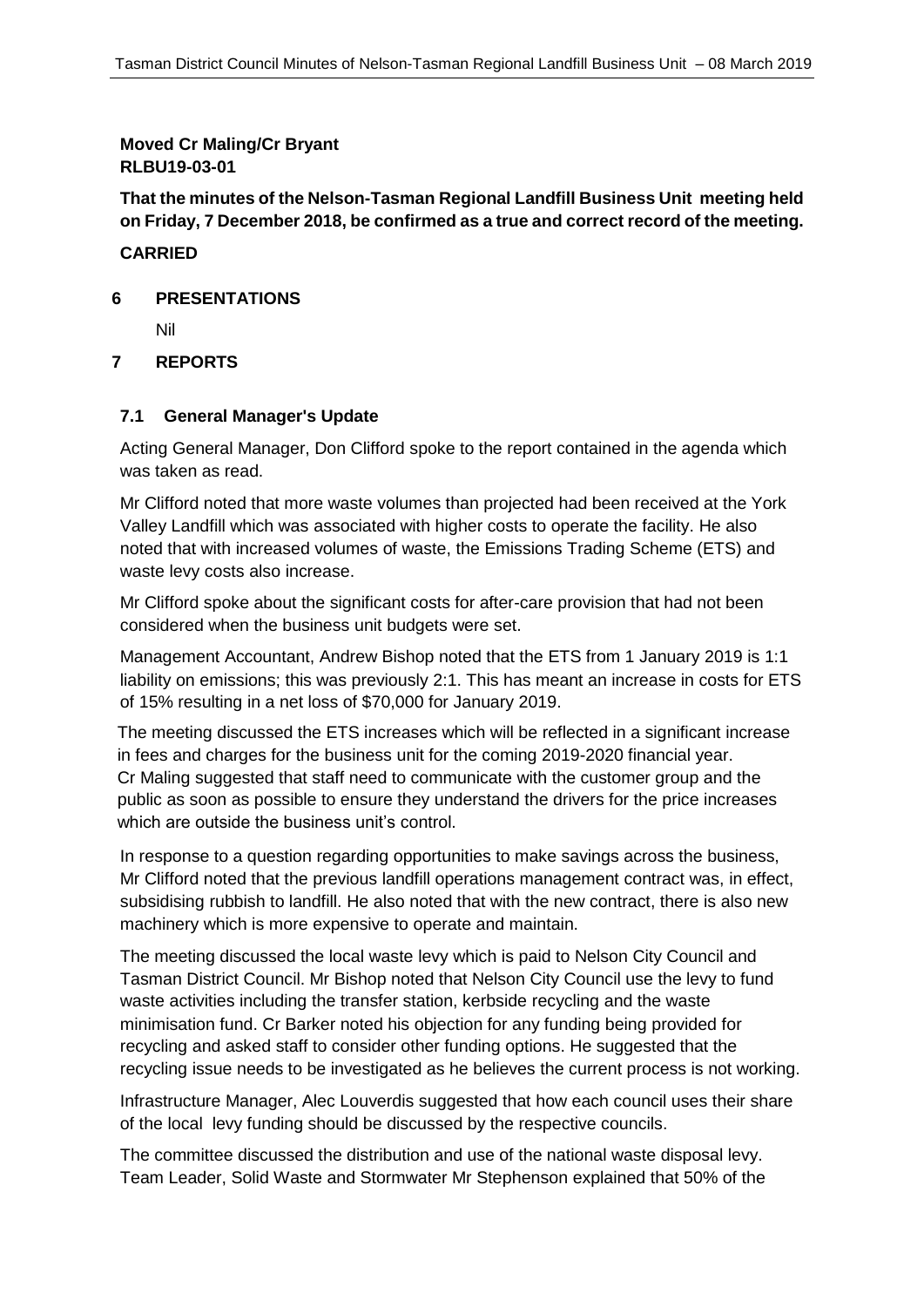national levy is paid to local government and 50% to a contestable fund. He noted that the contestable fund had been oversubscribed over the past year. In response to a question regarding projects funded by the Ministry for the Environment's Waste Minimisation Fund, it was agreed that the committee should move into confidential session.

#### **Moved Cr Maling/Walker**

**RLBU19-03-02That the public be excluded from the following part(s) of the proceedings of this meeting.**

**The general subject of each matter to be considered while the public is excluded, the reason for passing this resolution in relation to each matter, and the specific grounds under section 48(1) of the Local Government Official Information and Meetings Act 1987 for the passing of this resolution follows.**

**This resolution is made in reliance on section 48(1)(a) of the Local Government Official Information and Meetings Act 1987 and the particular interest or interests protected by section 6 or section 7 of that Act which would be prejudiced by the holding of the whole or relevant part of the proceedings of the meeting in public, as follows:**

**Ministry for the Environment Waste Minimisation Fund – in order to discuss potential Waste Minimisation funding that could be available to both councils, the public were excluded from the meeting for this item.** 

**The text of these resolutions is made available to the public who are present at the meeting and form part of the minutes of the meeting.**

| Reason for passing this resolution                                                                                                                                                    | Particular interest(s) protected                                                                                                                                               | Ground(s) under section 48(1) for                                                                                                                                                                  |
|---------------------------------------------------------------------------------------------------------------------------------------------------------------------------------------|--------------------------------------------------------------------------------------------------------------------------------------------------------------------------------|----------------------------------------------------------------------------------------------------------------------------------------------------------------------------------------------------|
| in relation to each matter                                                                                                                                                            | (where applicable)                                                                                                                                                             | the passing of this resolution                                                                                                                                                                     |
| The public conduct of the part of<br>the meeting would be likely to<br>result in the disclosure of<br>information for which good reason<br>for withholding exists under<br>section 7. | $s7(2)$ (h) - The withholding of the<br>information is necessary to enable<br>the local authority to carry out,<br>without prejudice or disadvantage,<br>commercial activities | s48(1)(a)<br>The public conduct of the part of<br>the meeting would be likely to<br>result in the disclosure of<br>information for which good reason<br>for withholding exists under<br>section 7. |

#### **CARRIED**

*The meeting resumed in open session at 10.25 am.* 

#### *General Manager's Update report continued*

Mr Clifford noted that the new operations and maintenance contract was going well and that the contractor's staff had been very proactive. He said that the new compactor had been ordered and is expected to arrive on site in July 2019. The contractor also has two new excavators on site.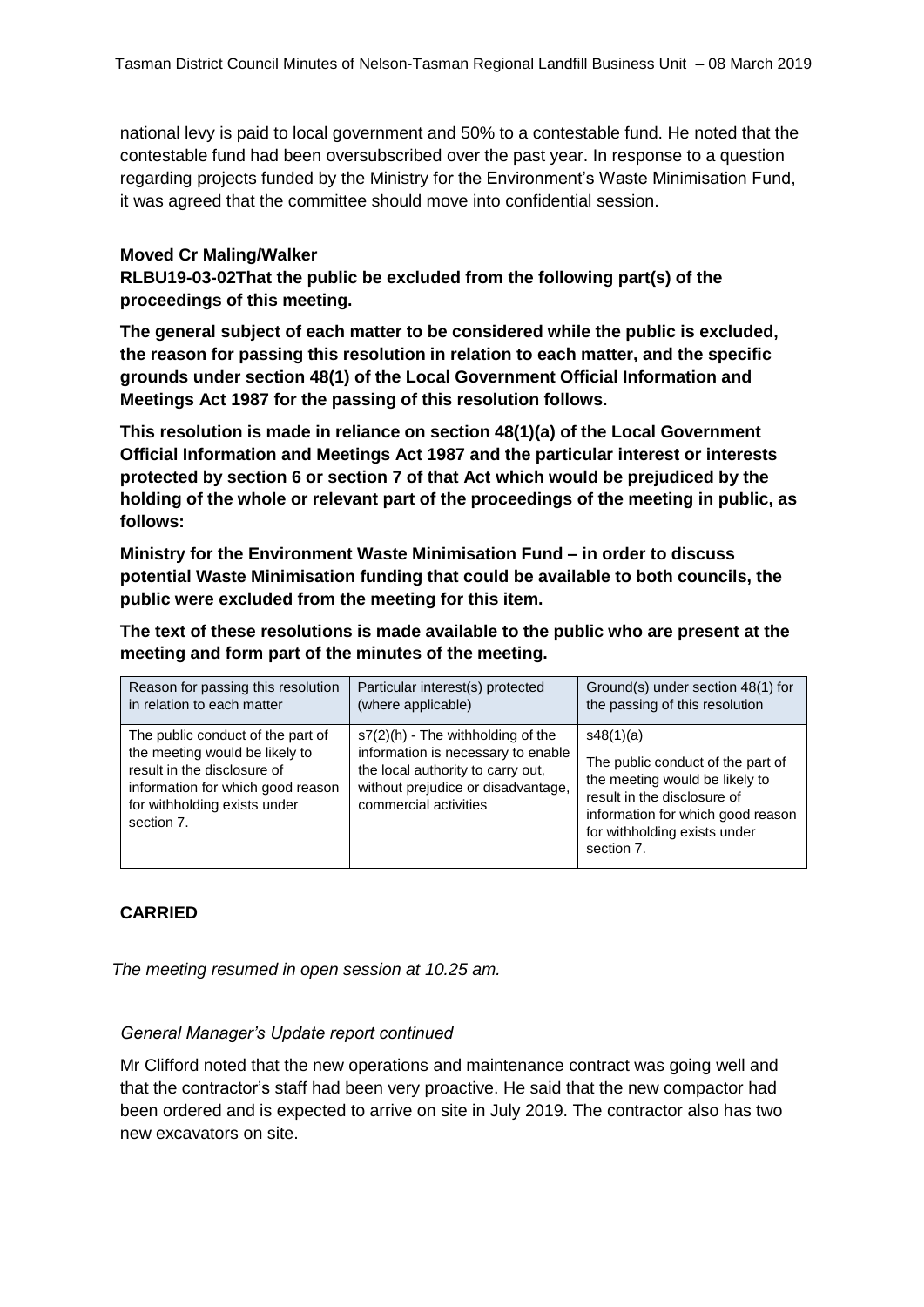In response to a question, Mr Bishop advised the committee that the business unit operational costs would also increase in the coming financial year due to post closure costs which could not be offset by income. He noted that the business unit will need to provide for these costs in future years. He said that these provisions had not been budgeted for since 2015.

Mr Stephenson also noted that the budgets will be affected by commercial waste where both volumes and charges should decrease over time.

In summary, Mr Bishop said that both councils have investigated the business unit's financial position to ensure that all costs are included in the financial accounts.

In response to a question regarding the increase in debtors in December 2018, Mr Bishop explained that this was the result of a timing issue and will be reflected in the January 2019 financial report.

In response to a question about the future of the York Valley landfill, Mr Louverdis suggested that the current location was affected by its closeness to private residences in Nelson City and the resulting traffic impacts. He suggested that York Valley may not be the ideal location for a future landfill and all options will be considered when a future location is assessed.

Mr Clifford referred to the monitoring reports presented for both Eves Valley and York Valley landfills. He noted that two issues had been identified in relation to stormwater at Eves Valley and the potential effects of a heavy rain event on the sediment ponds at York Valley. Mr Clifford said that staff are working with the consultants to investigate options to remedy these issues.

Mr Clifford confirmed that he is planning for a separate workshop so that the committee can be well informed on some of the issues that the business unit needs to face in the coming months. These issues included future physical site works including solutions to the two issues noted above, risk and insurance. The committee asked Mrs Scherer to confirm a date for the half-day workshop.

Mr Clifford noted that Tasman District Council had formally adopted the Regional Landfill Business Unit's Asset Management Plan on 28 February 2019.

Mr Clifford referred to the draft Business Plan which was included in his activity report. He noted that the final Business Plan needs to be presented to both councils before 31 May 2019. Mr Clifford advised that the proposed landfill charges referred to in the draft Business Plan are GST inclusive, not exclusive as noted in the report. He also said that he would update the wording in the mission statement included in the draft Business Plan.

In response to a question about the contingency sums included in the operations and maintenance budget in the draft Business Plan, Mr Clifford agreed that he would clarify by adding these contingency sums to the relevant tables in the Business Plan.

Mr Bishop explained the current pricing regime for ETS units, how staff are managing those costs on behalf of the business and how they will affect the budgets over the next six months.

*The meeting adjourned for morning tea at 10.50 am and resumed at 11.03 am.*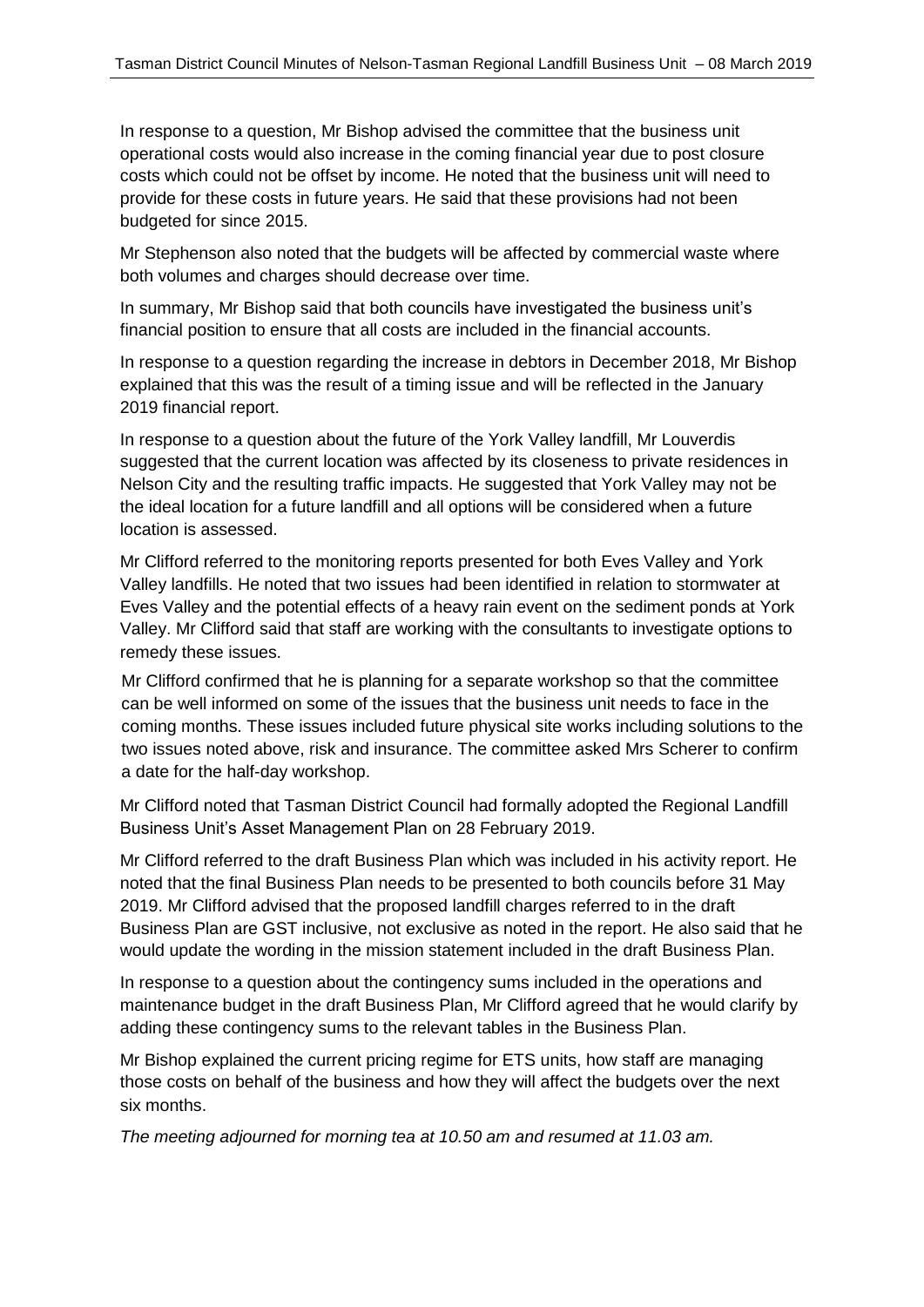In response to a question, Mr Louverdis noted that the increase in staff and administration costs in the financial report was due to the appointment of an external consultant as Acting General Manager. He said both councils intend to continue with the current Acting General Manager until June 2019 before determining the next steps in appointing a manager for the business unit.

Mr Clifford noted that the three-year renewal and upgrade expenditure programme included a sum for the resource consent for Stage 3 at Eves Valley. He said that the current budgeted sum is unlikely be enough to meet the costs and the business unit will need to consider alternative options.

Before the resolution was moved, Cr Barker asked that the minutes record his concerns about the proposed increase in fees and charges arising from the \$2.4 million levy paid to each council and its use by the councils to recover recycling.

### **Moved Cr Maling/Cr Bryant**

#### **RLBU19-03-20**

**That the Nelson-Tasman Regional Landfill Business Unit:**

- **1. receives the Nelson Tasman Regional Landfill Business Unit General Manager's Report, RLBU19-03-01; and**
- **2. approves the Nelson Tasman Regional Landfill Business Unit draft Business Plan 2019/2020; and**
- **3. approves the Nelson Tasman Regional Landfill Business Unit's proposed landfill charges for 2019/2020.**

#### **CARRIED**

#### **7.2 Nelson Tasman Regional Landfill Business Unit - Terms of Reference**

Mr Clifford presented the report contained in the agenda which was taken as read. He noted that the recommendation to remove the requirement for a separate audit of the annual report will save money and will be a lot more efficient. He noted that there is no legal requirement for the separate audit.

# **Moved Cr Barker/Cr Maling RLBU19-03-21**

**That the Nelson-Tasman Regional Landfill Business Unit:**

- **1. receives the Nelson Tasman Regional Landfill Business Unit - Terms of Reference report, RLBU19-03-02; and**
- **2. recommends to Nelson City Council and Tasman District Council that the proposed amendment removing the requirement for a separate audit of the annual report is approved; and**